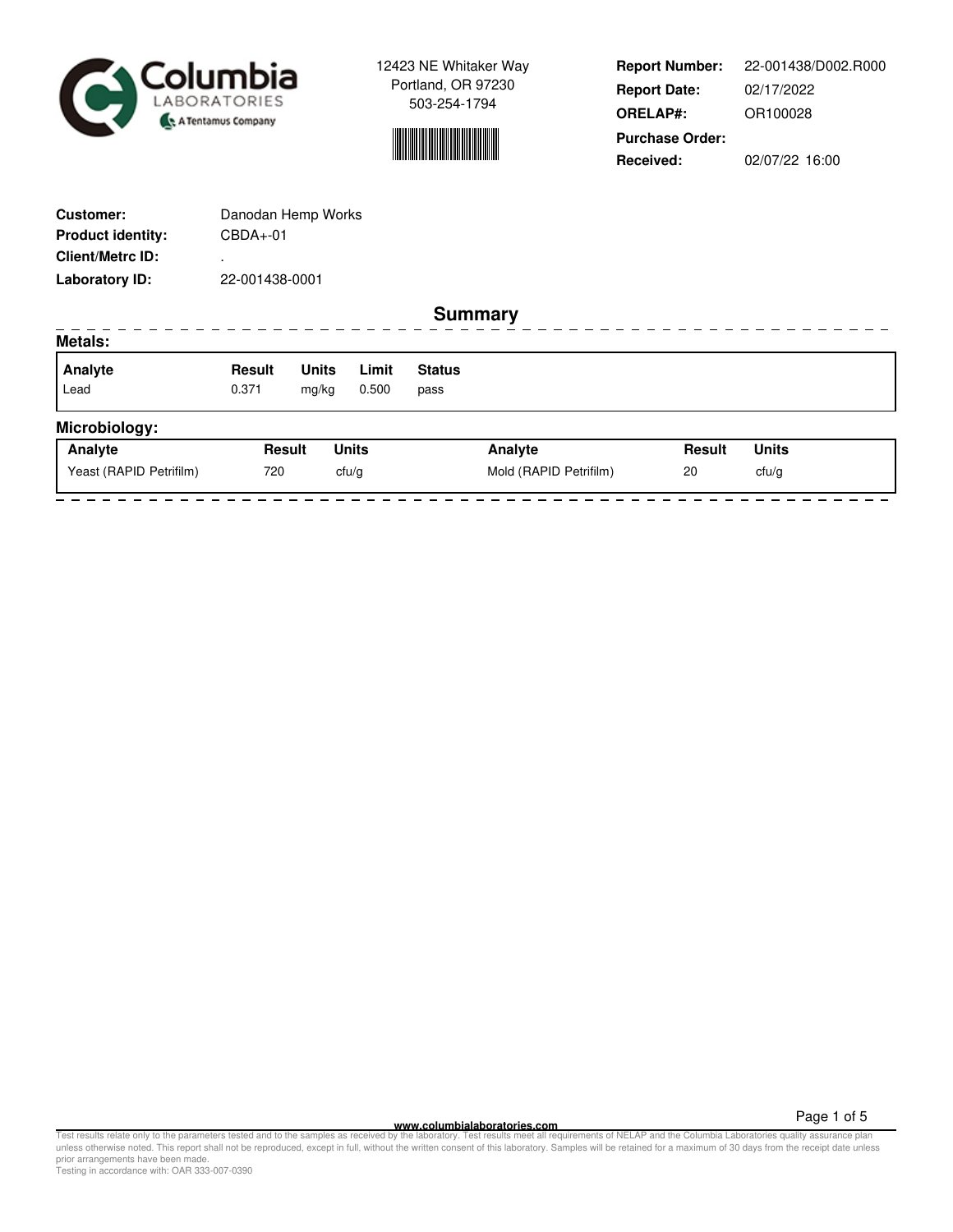



**Report Number: Report Date: ORELAP#:** 02/17/2022 OR100028 **Received:** 02/07/22 16:00 **Purchase Order:** 22-001438/D002.R000

| <b>Customer:</b>            | Danodan Hemp Works<br>6019 NF MLK Jr Blvd<br>Portland Oregon 97211<br>United States of America (USA) |
|-----------------------------|------------------------------------------------------------------------------------------------------|
| <b>Product identity:</b>    | $CBDA+01$                                                                                            |
| <b>Client/Metrc ID:</b>     |                                                                                                      |
| <b>Sample Date:</b>         |                                                                                                      |
| Laboratory ID:              | 22-001438-0001                                                                                       |
| <b>Evidence of Cooling:</b> | No                                                                                                   |
| Temp:                       | 17.5 °C                                                                                              |
| <b>Relinquished by:</b>     | Client                                                                                               |

## **Sample Results**

| Microbiology            |         |        |              |            |              |          |                         |                     |   |
|-------------------------|---------|--------|--------------|------------|--------------|----------|-------------------------|---------------------|---|
| Analyte                 | Result  | Limits | <b>Units</b> | <b>LOQ</b> | <b>Batch</b> | Analyze  | <b>Method</b>           | <b>Status Notes</b> |   |
| Aerobic Plate Count     | $<$ LOQ |        | ctu/g        | 10         | 2201069      | 02/10/22 | AOAC 990.12 (Petrifilm) |                     | X |
| E.coli                  | $<$ LOQ |        | ctu/g        | 10         | 2201067      | 02/10/22 | AOAC 991.14 (Petrifilm) |                     | X |
| <b>Total Coliforms</b>  | $<$ LOQ |        | ctu/g        | 10         | 2201067      | 02/10/22 | AOAC 991.14 (Petrifilm) |                     | X |
| Staphylococcus aureus   | $<$ LOQ |        | ctu/g        | 10         | 2201071      | 02/09/22 | AOAC 2003.07            |                     | X |
| Mold (RAPID Petrifilm)  | 20      |        | ctu/g        | 10         | 2201068      | 02/11/22 | AOAC 2014.05 (RAPID)    |                     | X |
| Yeast (RAPID Petrifilm) | 720     |        | ctu/g        | 10         | 2201068      | 02/11/22 | AOAC 2014.05 (RAPID)    |                     | X |
| Pseudomonas spp.        | $<$ LOQ |        | ctu/g        | 10         | 2201076      | 02/10/22 | ISO 13720:1995          |                     | X |
| Allergens               |         |        |              |            |              |          |                         |                     |   |
| Analyte                 | Result  | Limits | <b>Units</b> | <b>LOQ</b> | <b>Batch</b> | Analyze  | <b>Method</b>           | <b>Status Notes</b> |   |
| Gluten                  | $<$ LOQ |        | mg/kg        | 5.0        | 2201414      | 02/17/22 | AOAC 991.19 (mod.)      |                     | X |
| <b>Metals</b>           |         |        |              |            |              |          |                         |                     |   |
| Analyte                 | Result  | Limits | <b>Units</b> | <b>LOQ</b> | <b>Batch</b> | Analyze  | <b>Method</b>           | <b>Status Notes</b> |   |
| Arsenic                 | $<$ LOQ | 0.200  | mg/kg        | 0.0765     | 2201337      | 02/15/22 | AOAC 2013.06 (mod.)     | pass                | X |
| Cadmium                 | $<$ LOQ | 0.200  | mg/kg        | 0.0765     | 2201337      | 02/15/22 | AOAC 2013.06 (mod.)     | pass                | X |
| Lead                    | 0.371   | 0.500  | mg/kg        | 0.0765     | 2201337      | 02/15/22 | AOAC 2013.06 (mod.)     | pass                | X |
| Mercury                 | $<$ LOQ | 0.100  | mg/kg        | 0.0383     | 2201337      | 02/15/22 | AOAC 2013.06 (mod.)     | pass                | Х |

**WWW.columbialaboratories.com**<br>unless otherwise noted. This report shall not be reproduced, except in full, without the varitten consent of this laboratory. Test results meet all requirements of NELAP and the Columbia Labo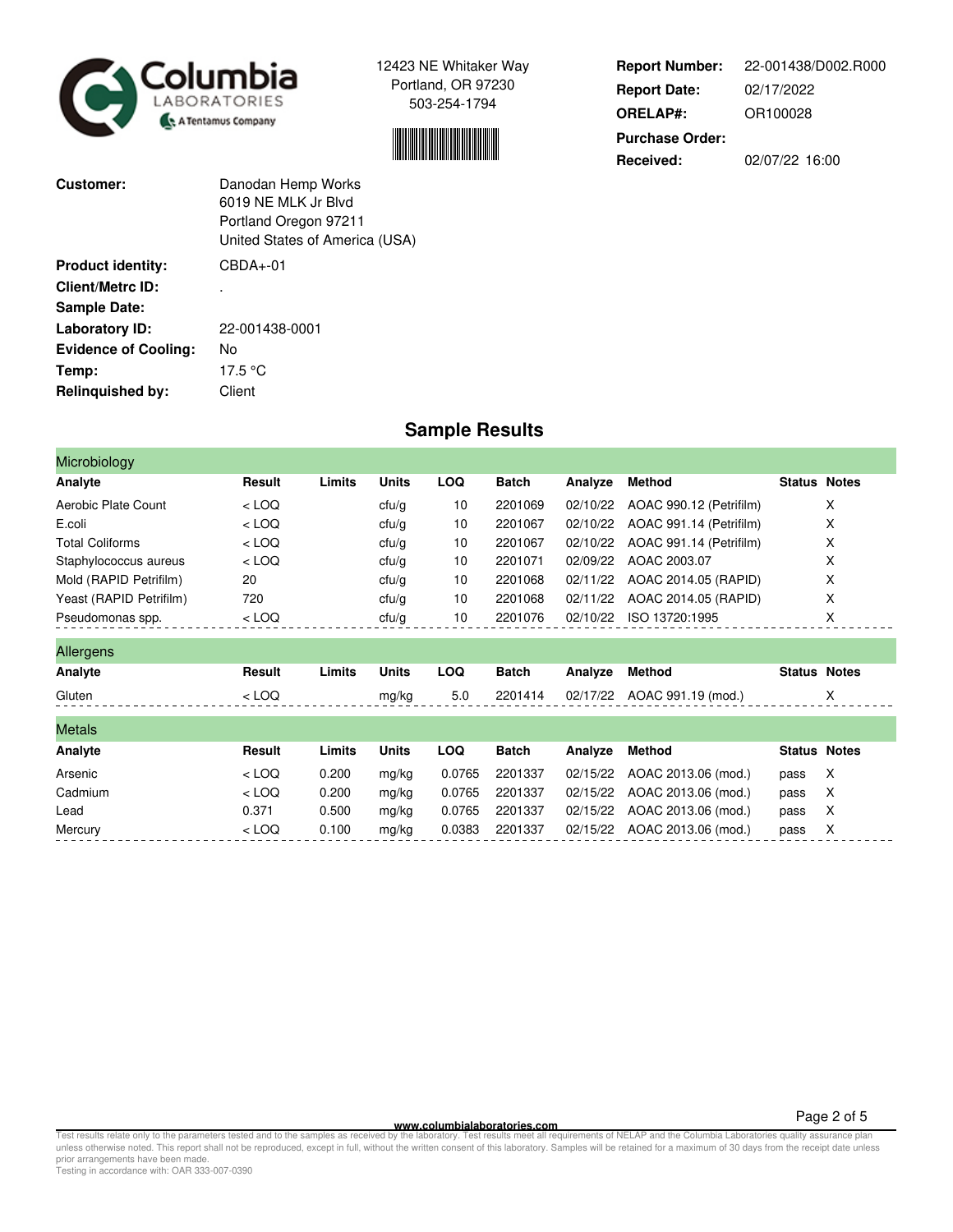



**Report Number: Report Date: ORELAP#:** 02/17/2022 OR100028 **Received:** 02/07/22 16:00 **Purchase Order:** 22-001438/D002.R000

These test results are representative of the individual sample selected and submitted by the client.

## **Abbreviations**

 **Limits:** Action Levels per OAR-333-007-0400, OAR-333-007-0210, OAR-333-007-0220, CCR title 16-division 42. BCC-section 5723

**Limit(s) of Quantitation (LOQ):** The minimum levels, concentrations, or quantities of a target variable (e.g., target analyte) that can be reported with a specified degree of confidence.

## **Units of Measure**

 $ctu/g =$  Colony forming units per gram mg/kg = Milligram per kilogram = parts per million (ppm) % wt =  $\mu$ g/g divided by 10,000

**Glossary of Qualifiers** X: Not ORELAP accredited.

Approved Signatory

Derrick Tanner General Manager

**www.columbialaboratories.com**

Page 3 of 5

Test results relate only to the parameters tested and to the samples as received by the laboratory. Test results meet all requirements of NELAP and the Columbia Laboratories quality assurance plan<br>unless otherwise noted. T prior arrangements have been made. Testing in accordance with: OAR 333-007-0390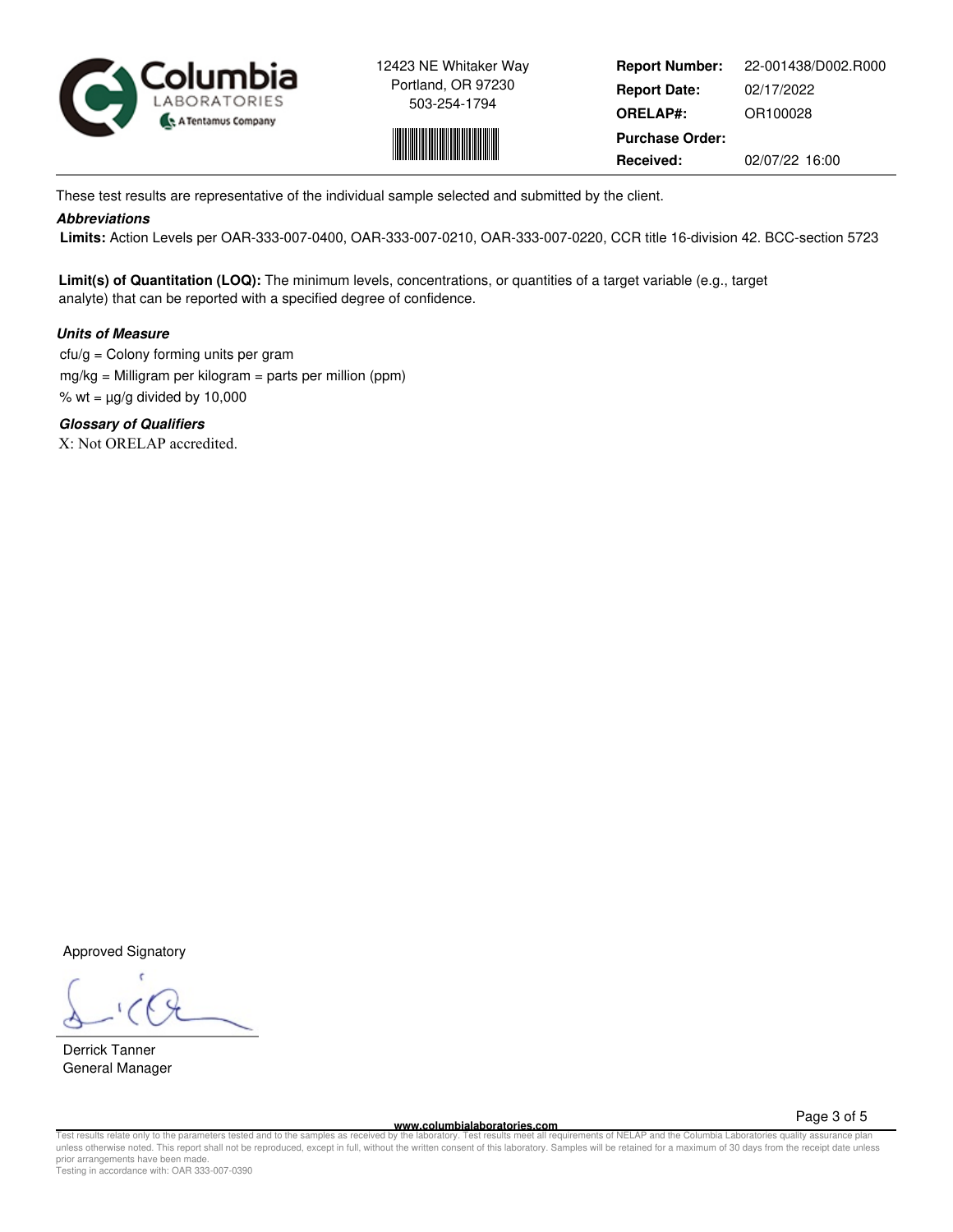



**Report Number: Report Date: ORELAP#:** 02/17/2022 OR100028 **Purchase Order:** 22-001438/D002.R000

**Received:** 02/07/22 16:00

**Hemp Products** Columbia **Chain of Custody Record BORATORIES** Revision: 0.00 Control#: CF002 Rev: 02/27/2020 Eff: 02/27/2020 A Tentamus Company ORELAP ID: OR100028

| Company: Danodan Hempworks                                                                                                                                                                                                                             |  |                               |                     |                        |              |                    |                    | <b>Analysis Requested</b> |                            |      |                               | PO Number: National PO Number:                                                                                                                                          |                                                                                                                             |                   |                                                                                                                              |
|--------------------------------------------------------------------------------------------------------------------------------------------------------------------------------------------------------------------------------------------------------|--|-------------------------------|---------------------|------------------------|--------------|--------------------|--------------------|---------------------------|----------------------------|------|-------------------------------|-------------------------------------------------------------------------------------------------------------------------------------------------------------------------|-----------------------------------------------------------------------------------------------------------------------------|-------------------|------------------------------------------------------------------------------------------------------------------------------|
| Contact: Steven Sands<br>Street: 6019 NE MLK JR BLVD<br>City: Portland State: OR Zip: 97211<br>Email Results: Steve@danodan.com<br>Ph: (508) 3670896 □ Fx Results: ( )<br>Billing (if different):<br>Lab<br>Client Sample Identification<br>Date<br>ID |  |                               | <b>Heavy Metals</b> | Count<br>Aerobic Plate | E Coli       | Mold               |                    |                           | Pseudomonas                |      | Sampled by: Sample By:        | <b>Custom Reporting:</b> Custom Reporting:<br>Report to State - □ METRC or □ Other:<br>Turn¬around time: □ Standard □ Rush * □ Priority Rush *<br>*Ask for availability |                                                                                                                             |                   |                                                                                                                              |
|                                                                                                                                                                                                                                                        |  | Gluten                        |                     |                        |              |                    | Yeast              | Staph                     |                            |      | Sample <sup>-</sup><br>Type + | <b>Report units</b><br>(potency)                                                                                                                                        | Serving size<br>(edibles)                                                                                                   | Comments/Metrc ID |                                                                                                                              |
| CBDA+-01                                                                                                                                                                                                                                               |  | 1/17/22                       | $\checkmark$        | $\checkmark$           | $\checkmark$ | $\boldsymbol{\nu}$ | $\boldsymbol{\nu}$ | $\boldsymbol{\nu}$        | $\boldsymbol{\mathcal{U}}$ | J    |                               | $\overline{\mathbf{r}}$<br>$\overline{\mathbf{z}}$<br>T.<br>$\blacksquare$<br>圜<br>圜                                                                                    | $\overline{\mathbf{z}}$                                                                                                     |                   |                                                                                                                              |
| Relinquished By:<br>StevenSands                                                                                                                                                                                                                        |  | Date<br>Time<br>$2/7$ aa $4p$ |                     |                        |              | Received by:       |                    |                           |                            | Date | Time<br>$2/7/22$ 16:00        |                                                                                                                                                                         | Prelog storage: ______<br>+ Councile from englass Tenisole (L) + Edikles (E) + Tingture (E) + Doth Colte (C)+ Dougenone (D) | Lab Use Only:     | Evidence of cooling: $\Box$ yes $\Box$ No - Temp (°C): $\boxed{7.5}$<br>$\Box$ Cash   $\Box$ Check   $\Box$ CC   $\Box$ Net: |

 $\frac{1}{2}$  Topicals (L); Edibles (E); Tincture (T); Bath Salts (S); Beverages (B)<br>Report unit options: %; mg/g; mg/serving <u>sampie type codes:</u>

Samples submitted to CL with testing requirements constitute an agreement for services in accordance with the current terms of service associated with this COC. By signing "Relinquished by" you are agreeing to these terms. P: (503) 254-1794 | Fax: (503) 254-1452

12423 NE Whitaker Way Portland, OR 97230

info@columbialaboratories.com

**www.columbialaboratories.com**

Page 4 of 5

Test results relate only to the parameters tested and to the samples as received by the laboratory. Test results meet all requirements of NELAP and the Columbia Laboratories quality assurance plan<br>unless otherwise noted. T